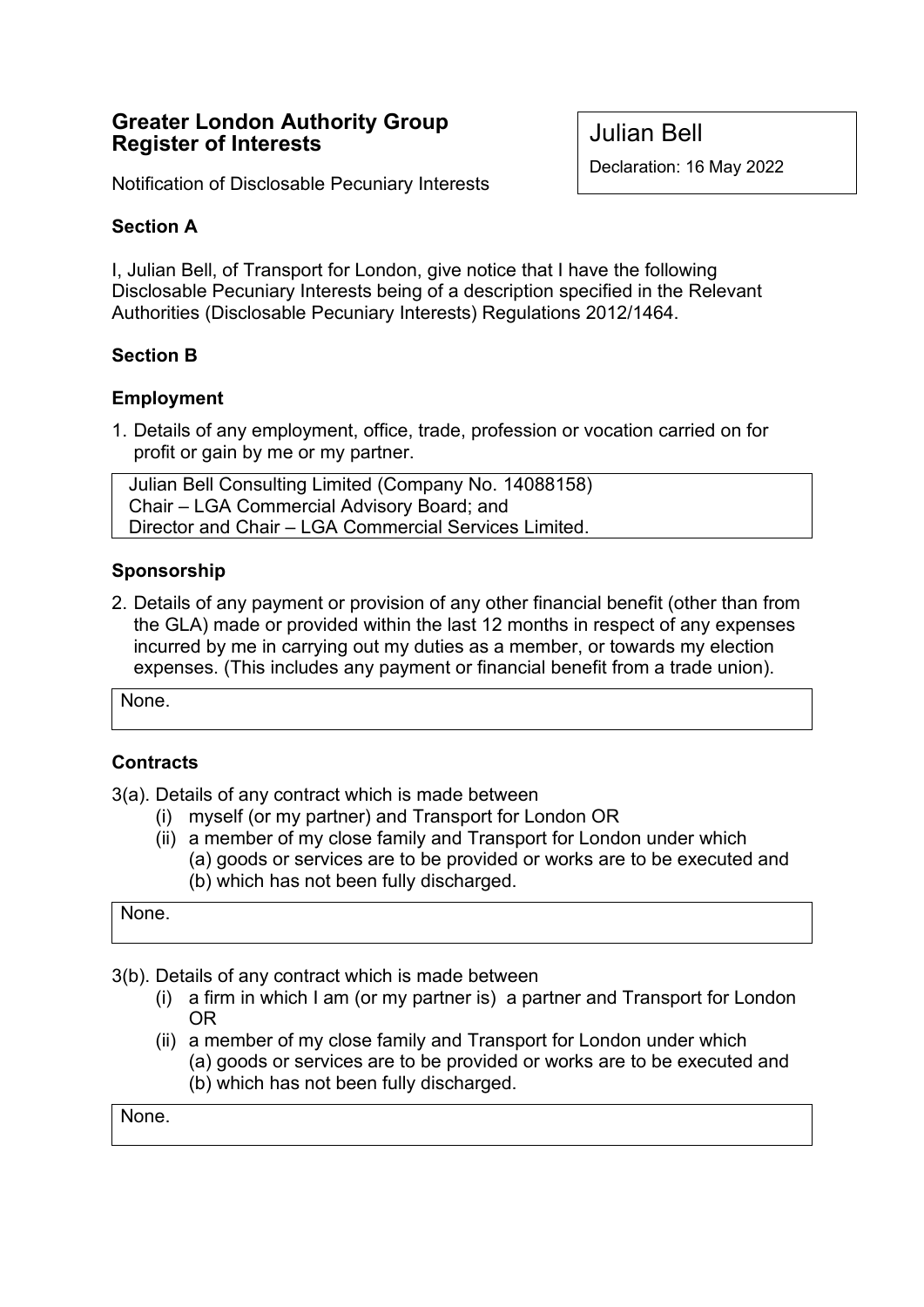3(c). Details of any contract which is made between

- (i) a body corporate of which I am (or my partner is) a director and Transport for London OR
- (ii) a member of my close family and Transport for London under which (a) goods or services are to be provided or works are to be executed and (b) which has not been fully discharged.

| None.                                     |   |                                            |  |  |
|-------------------------------------------|---|--------------------------------------------|--|--|
| $\sim$ $\sim$ $\sim$ $\sim$ $\sim$ $\sim$ | . | <b>Contract Contract Contract Contract</b> |  |  |

- 3(d). Details of any contract which is made between
	- (i) a firm or a body corporate in the securities of which I have (or my partner has) a beneficial interest and Transport for London OR
	- (ii) a member of my close family and Transport for London under which (a) goods or services are to be provided or works are to be executed and (b) which has not been fully discharged.

None.

3(e). Details of any contract which is made between

- (i) a firm in which I am (or my partner is) an employee and Transport for London OR
- (ii) a member of my close family and a member of my close family and Transport for London under which
	- (a) goods or services are to be provided or works are to be executed and (b) which has not been fully discharged.

None.

#### **Land**

4. Details of any beneficial interest that I or my partner has in land within Greater London that entitles me or my partner to occupy (alone or jointly with another) that land, or to receive income from it.

My wife and I own one property in the London Borough of Ealing, W3

#### **Licences**

5. Details of any licence that entitles me or my partner (alone or jointly with others) to occupy land in Greater London for a month or longer.

None.

#### **Corporate tenancies**

- 6. Details of any tenancy where, to my knowledge,
	- (a) Transport for London is the landlord; and
	- (b) the tenant is
		- (i) a firm in which I am (or my partner is) a partner,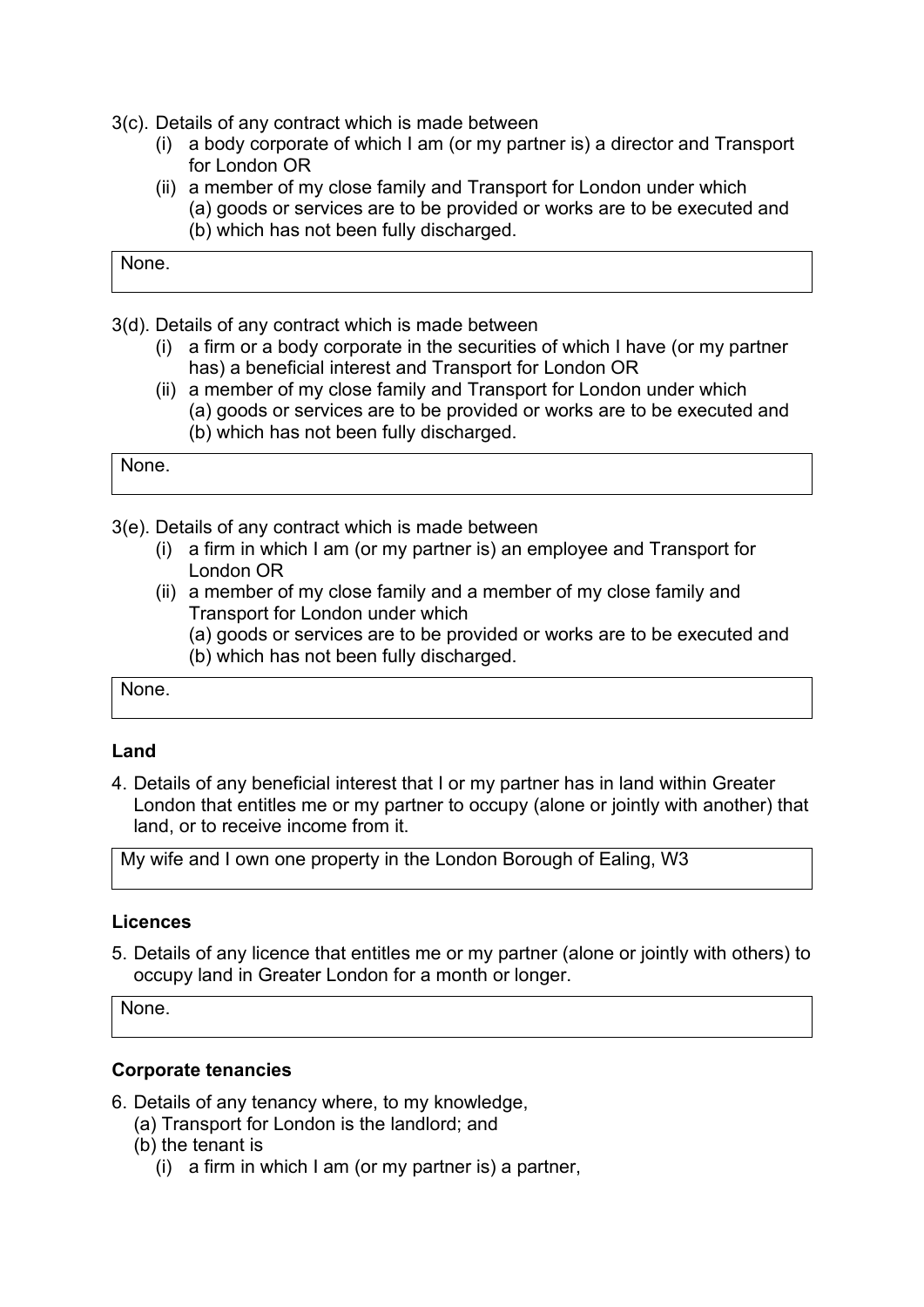- (ii) a body corporate of which I am (or my partner is) a director, or
- (iii) a firm or a body corporate that in the securities of which I have (or my partner has) a beneficial interest.

None

### **Securities**

- 7. Details of beneficial interest that I or my partner has in the securities of a body where
	- (a) that body (to my knowledge) has a place of business or land in Greater London; and
	- (b) either
		- (i) the total nominal value of the securities that I or my partner has exceeds £25,000 or one hundredth of the total issued share capital of that body; or
		- (ii) if the share capital of that body is of more than one class, the total nominal value of the shares of any one class in which I or my partner has a beneficial interest exceeds one hundredth of the total issued share capital of that class.

| ъ.<br>ורו<br>יי<br>. |  |  |  |
|----------------------|--|--|--|
|                      |  |  |  |

#### **Other Interests**

8. Names and positions in non-profit making organisations with which Transport for London has dealings where I am or my partner is a trustee or participate(s) in management of that body and where not disclosed elsewhere in this form.

| None |
|------|
|      |

9. Any other office or position which I hold (including companies, trade associations and industry forums) and where not already disclosed elsewhere in this form

The Labour Party, member – both me and my wife; The Cooperative Party, member; Member – GMB Trade Union; Member – Unison Trade Union; and The Church of Jesus Christ of Latter Day Saints, member.

10. Any other directorships of companies which I hold, whether paid or not, and where not already disclosed elsewhere on this form

None

11. Any other Interest which I hold which might reasonably be likely to be perceived as affecting my conduct or influencing my actions in relation to my role on Transport for London.

None